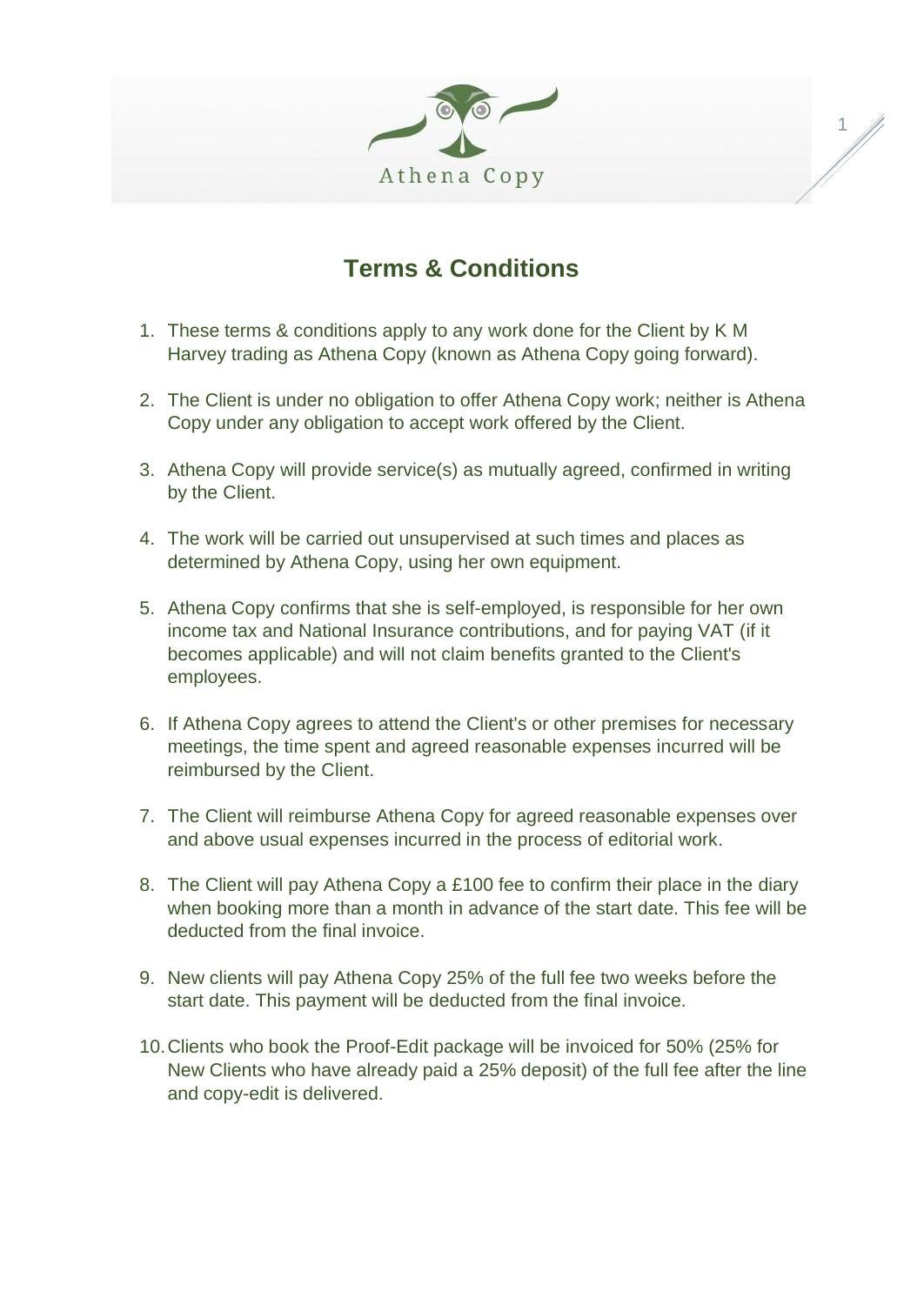

2

- 11.The completed work will be delivered on or before the date agreed, for the agreed fee, which will be based on the description of the work required and the brief, both supplied by the Client.
- 12.If, however, on receipt of the item to be worked on or at an early stage, it becomes apparent that significantly more work is required than had been anticipated in the preliminary discussion/brief, Athena Copy may renegotiate the fee and/or the deadline.
- 13.Similarly, if, during the term of Athena Copy's work, additional tasks are requested by the Client, Athena Copy may renegotiate the fee and/or the deadline.
- 14.The deadline may also be renegotiated in the unlikely event of Athena Copy suffering serious disruption to her schedule e.g. family bereavement, severe illness, technical disaster.
- 15.Any content created by Athena Copy as part of the line editing/copyediting/proofreading process will become the copyright of the Client, unless otherwise agreed.
- 16.The nature and content of the work will be kept confidential and not made known to anyone other than the Client without prior written permission.
- 17.Athena Copy will raise any legal concerns that arise whilst carrying out the contracted service but the Client is ultimately responsible for any legal issues that may arise from publishing their content.
- 18.Athena Copy will raise any concerns over factual errors that arise whilst carrying out the contracted service but the Client is ultimately responsible for fact checking the content prior to publishing.
- 19.Every effort is made by Athena Copy to ensure that all errors and inconsistencies are corrected but perfection is not guaranteed.
- 20.Athena Copy will be available to answer queries on the editing and revisions process during and after the editing/proofreading work at no extra expense unless it leads to further work that falls outside of the original brief, such work will be charged at £25/hr or a new project fee will be negotiated.